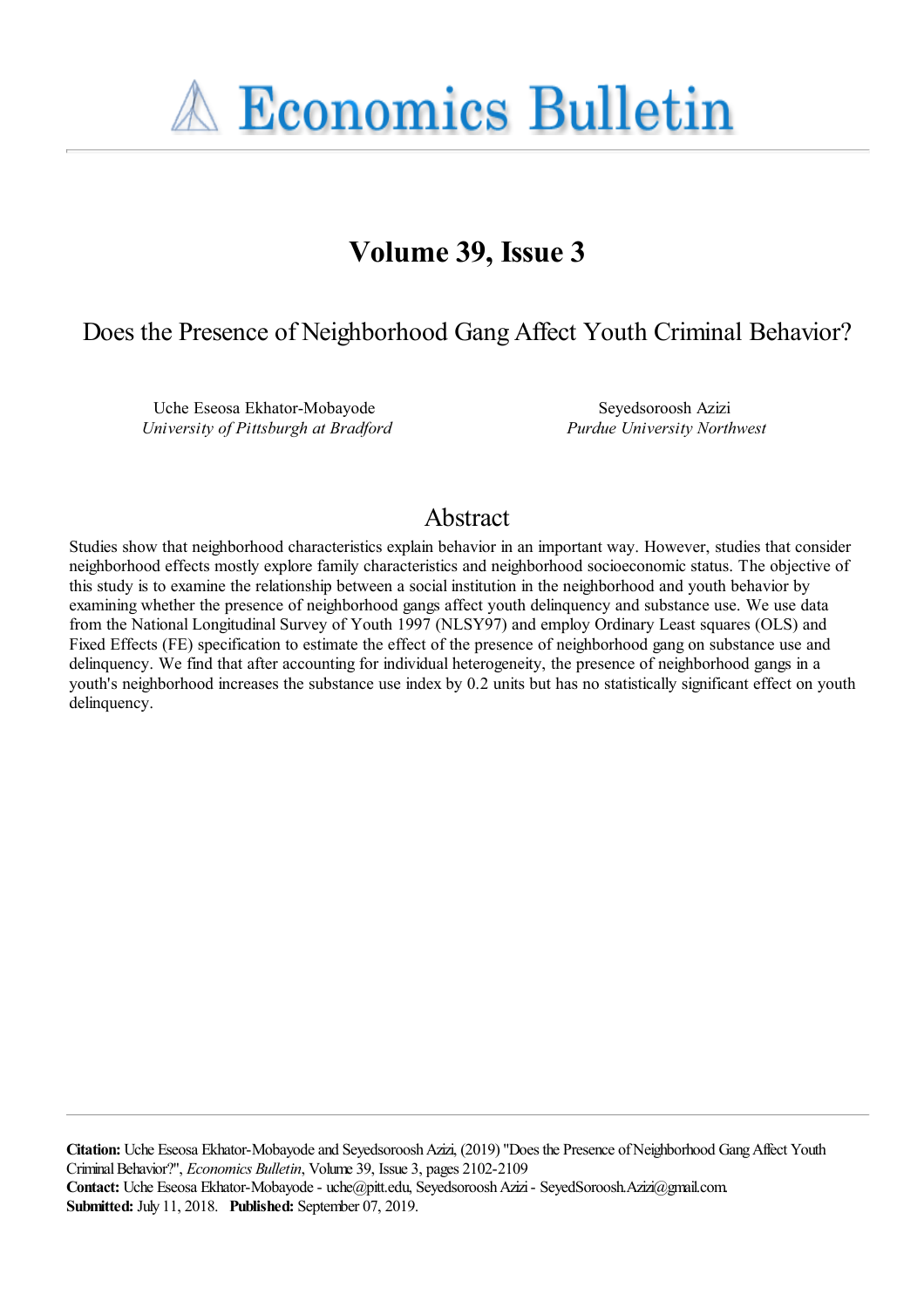## **1. Introduction**

Studies show that neighborhood characteristics explain behavior in an important way through formal or informal organizations (Jencks and Mayer, 1990; Leventhal and Brooks-Gun, 2000). It is essential to understand how neighborhoods influence criminal behavior to develop ways to reduce crime (Kubrin and Stewart, 2006). However, earlier studies explaining the rates of crime have focused mainly on individual characteristics (Benedict and Huff-Corzine, 1997; Clarke et al., 1988; Irish, 1989; MacKenzie et al., 1999). Later studies that consider peers and neighborhood effects, in addition to individual characteristics, explore family characteristics and neighborhood socioeconomic status (Antecol and Bedard, 2007; Comanor and Phillips, 2002; Kubrin and Stewart, 2006). Studies that explicitly consider the social institutions in the neighborhood are sparse. This study adds to the literature by examining the effect of gang presence in a youth's neighborhood on criminal behavior in the United States.

Using data from the National Longitudinal Survey of Youth 1997 (NLSY97), we examine whether the presence of neighborhood gang affects youth delinquency and substance use. We find evidence that the presence of gangs in a youth's neighborhood positively affects substance use after accounting for individual heterogeneity. We conclude that policies providing early guidance to youths about the effects of neighborhood gangs should be encouraged. Youths exposed to neighborhood gangs should be sensitized on the dangers of substance use. The remainder of the study is structured as follows: the following section presents the empirical framework. The data is presented in section 3, while the estimation results are presented in section 4. Section 5 concludes the study.

## **2. Empirical Framework**

We explain the criminal behavior of youths with a model that assumes that participation in criminal behavior depends on individual characteristics and household/family background characteristics. We include an additional variable in the model to address whether the presence of gangs in a neighborhood affect a youth's criminal behavior. Specifically, the model estimated is as follows:

 $Y_{it} = \beta_0 + \beta_1 G_{it} + \beta_2 X_{it} + \theta_{it} + \varepsilon_{it} \tag{1}$ where

 $Y_{it}$  is the outcome variable indicating the criminal behavior of youth *i* at time *t*.  $G_{it}$  indicates if there are gangs present in the youth's neighborhood at time  $t$ .  $X_{it}$  is the vector of control variables.  $\theta_{it}$  is the vector of state, county, and Metropolitan Statistical Area (MSA) fixed effects.  $\varepsilon_{it}$  is the error term. The effects of the covariates are captured by  $\beta_2$ . The parameter of interest is  $\beta_1$  which captures the effect of neighborhood gang presence on the outcome variable.

## **3. Data 3.1 The Study Sample**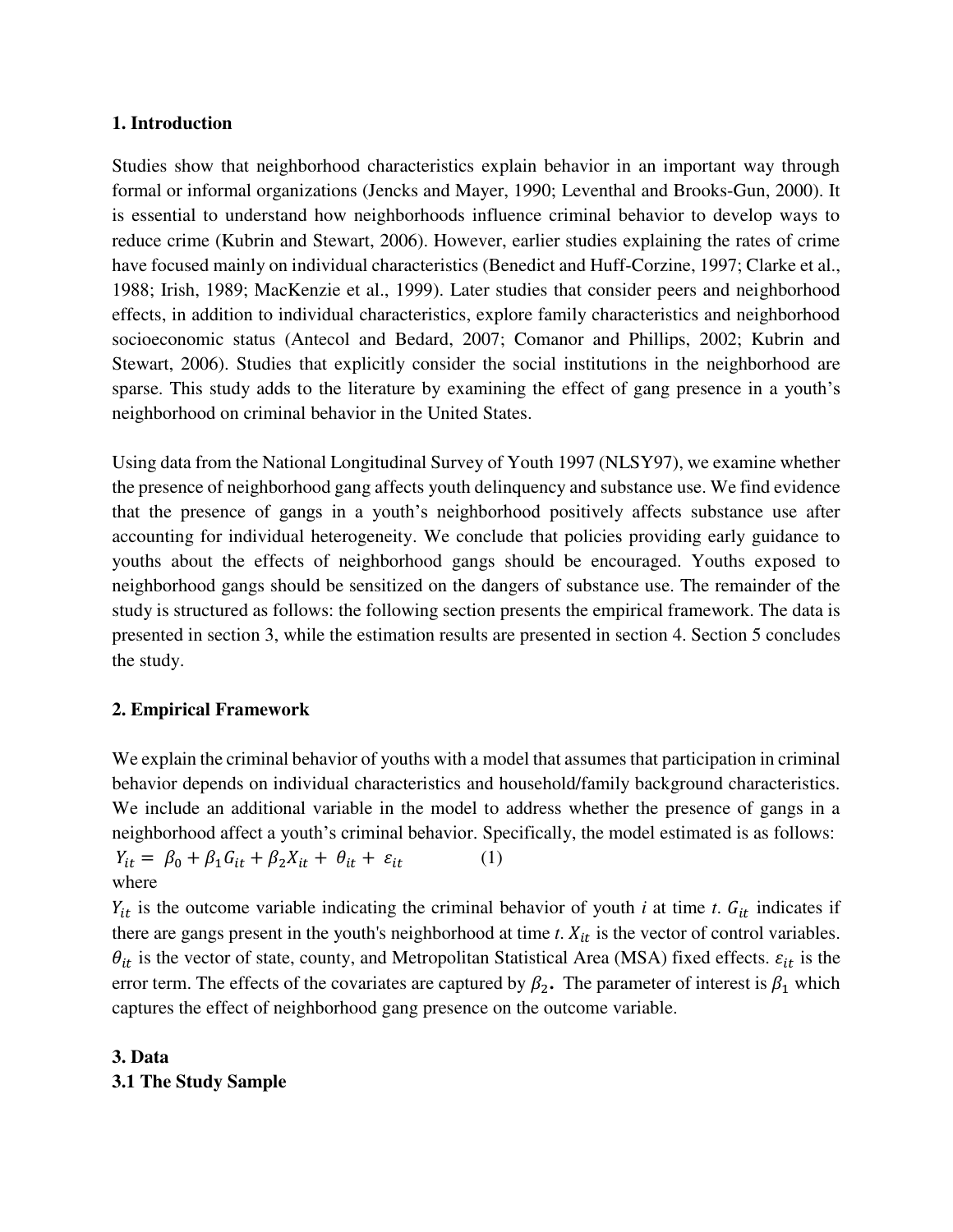Data used in this study is from the National Longitudinal Survey of Youth 1997 (NLSY97). The NLSY97 includes a nationally representative sample of 8,984 youths in the United States born between 1980 and 1984 and who were 12 to 16 years old as of December 31, 1996. The eligible youth and a parent received hour-long personal interviews in 1997. The interviews are carried out on an annual basis. Data from the annual interviews represent each round of the survey.

Many other similar studies have used the NLSY dataset as well. For example, Aliprantis (2017) investigates how black young males alter their behavior when living in violent neighborhoods. Bellair and McNulty (2009) also uses NLSY and conclude (1) gang members who sell drugs are significantly more violent than gang members that don't sell drugs and drug sellers that don't belong to gangs; (2) drug sellers that don't belong to gangs and gang members who don't sell drugs engage in comparable levels of violence; and (3) an increase in neighborhood disadvantaged intensifies the effect of gang membership on violence, especially among gang members that sell drugs. Tapia (2011) shows that gang membership, racial minority status, and their interaction each increase the risk of arrest and bias against these groups is most pronounced with less serious crimes.

The study sample comprise of observations of youths from four rounds of the NLSY97 sample for the years 1997, 1998, 1999, and 2000. These four rounds are used because the outcome variables considered are only reported in these rounds. Within these rounds, only youths with complete data and more than one observation across all rounds are used. Overall, there are 966 observations in the study sample. Of these observations, 474 are from round one, 7 from round two, 34 from round three, and 451 from round four. Also, 36 of the observations are from 12 youths with 3 observations across all rounds, while 930 observations are from 465 youths with 2 observations across all rounds.

## **3.2 Outcome Variables**

We consider two outcome variables as proxies for criminal behavior: delinquency and substance use. We use the delinquency index score and substance use index score reported by the NLSY97 to measure the degree of delinquency and substance use. The delinquency index score measures the degree of delinquent or criminal actions of a youth. The scores range from 0 to 10. Higher scores indicate more instances of delinquency. The substance use index score, on the other hand, measures the degree of substance use by a youth. The scores range from 0 to 3 and higher scores indicate more instances of substance use. The measure of delinquency and substance use used in the paper are indices created by the NLSY97. Delinquency has mean of 1.2 and standard deviation of 1.9 and substance has mean of 1.23 and standard deviation of 1.15.

## **3.3 Covariates**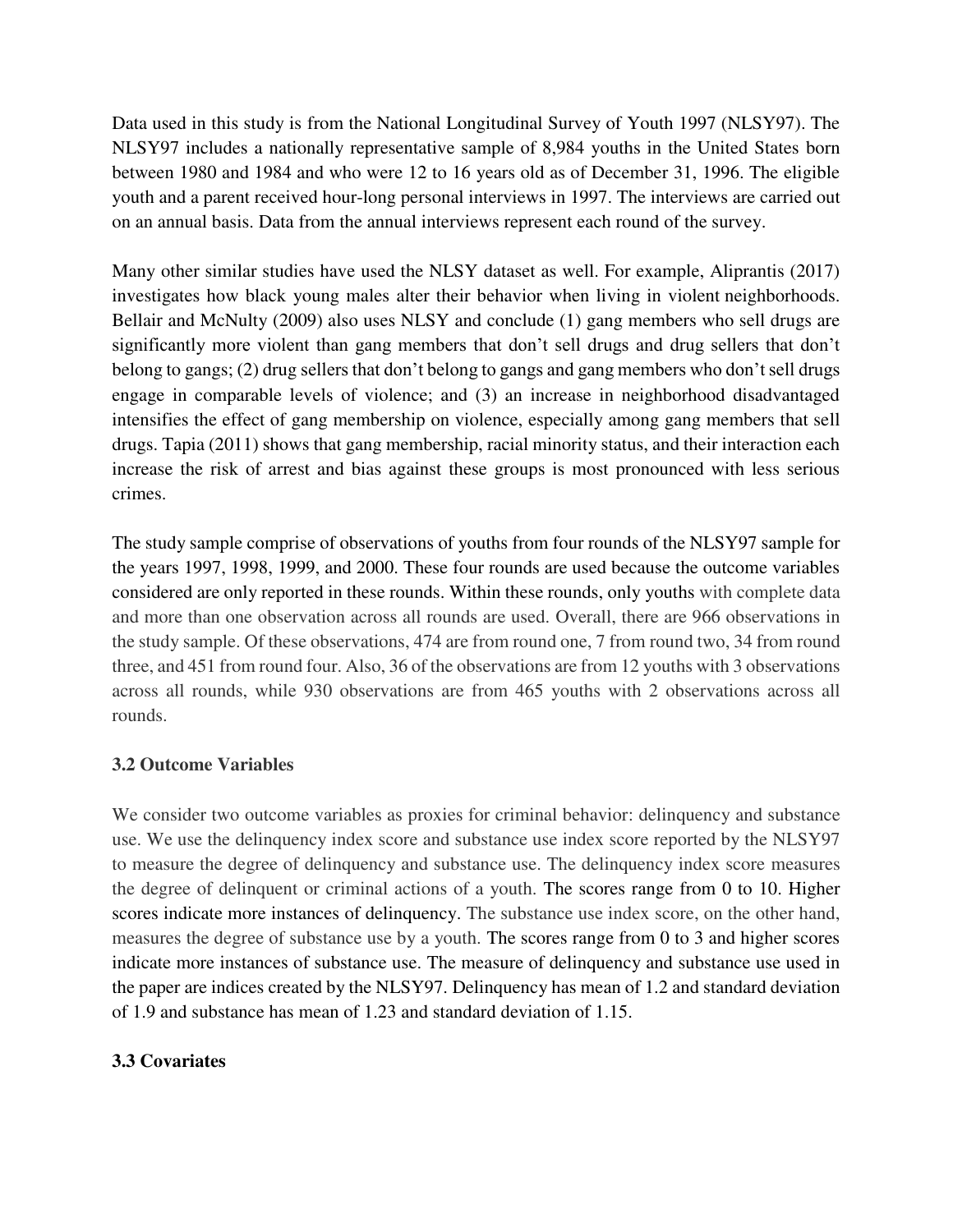Youths were asked if there were any gangs in their neighborhood or schools. This information is used to construct an indicator variable equal to 1 if there are gangs in a youth's neighborhood and 0 otherwise. The covariates capturing individual characteristics include youth's age, age square, age cube, gender, race, ethnicity and citizenship status. The covariates capturing family/household characteristics include place of residence, mother's age, parents' education, household size, parental disruption, household income to poverty ratio, and index of family routines. Finally, the neighborhood characteristics include population per square miles, proportion of family below the poverty line, serious crime rate and median family income.

The age of the youth is measured in years. Gender is a binary variable equal to 1 if the youth is male and 0 otherwise. The race and ethnicity of a youth is captured by the binary variables indicating whether the youth is Black, White, Asian, American Indian or Hispanic. Citizenship status is also a binary variable indicating whether the youth was born in the United States. Place of residence indicates whether the youth's household resides in an urban or rural area. Mother's age at the youth's birth is the age of the youth's mother in years when the youth was born. Parents' education is measured as the highest grade completed by the more educated parent. Household size is the number of people living in the youth's household, while parental disruption is represented by an indicator variable equal to 1 if the youth lived with both biological parents until 14 and 0 otherwise. The index of family routines is reported by the NLSY97 and captures the degree of bond the youth has with family. The scores range from 0 to 28. Higher scores indicate more days spent in routine activities with the family.

The population per square miles, proportion of family below the poverty line, serious crime rate and median family income are reported in the geocode portion of the NLSY97. They are data for the counties where the youths lived at the interview date for each round. These statistics are based on the United States Census Bureau's county and city data. The population per square miles is the 1992 population to 1990 square miles ratio in the county of residence while the proportion of family below the poverty line is the 1989 proportion of families below the poverty line in the county of residence. Finally, the serious crime rate is the 1991 serious crime per 100,000 of the population in the county of residence, while the median family income is the 1989 median family income in actual dollars in the county of residence.

## **4. Results**

We employ Ordinary Least squares (OLS) and fixed effects (FE) specification to estimate equation (1). We use the Durbin-Wu-Hausman test to determine whether a fixed or random effects model is appropriate. The null hypothesis for the test is that the appropriate model is the random effects model while the alterative hypothesis is that the appropriate model is the fixed effects model. Based on the test we reject the null hypothesis. This result is intuitive because it is likely that the unobservable characteristics within youths that affect criminal behavior over time are fixed and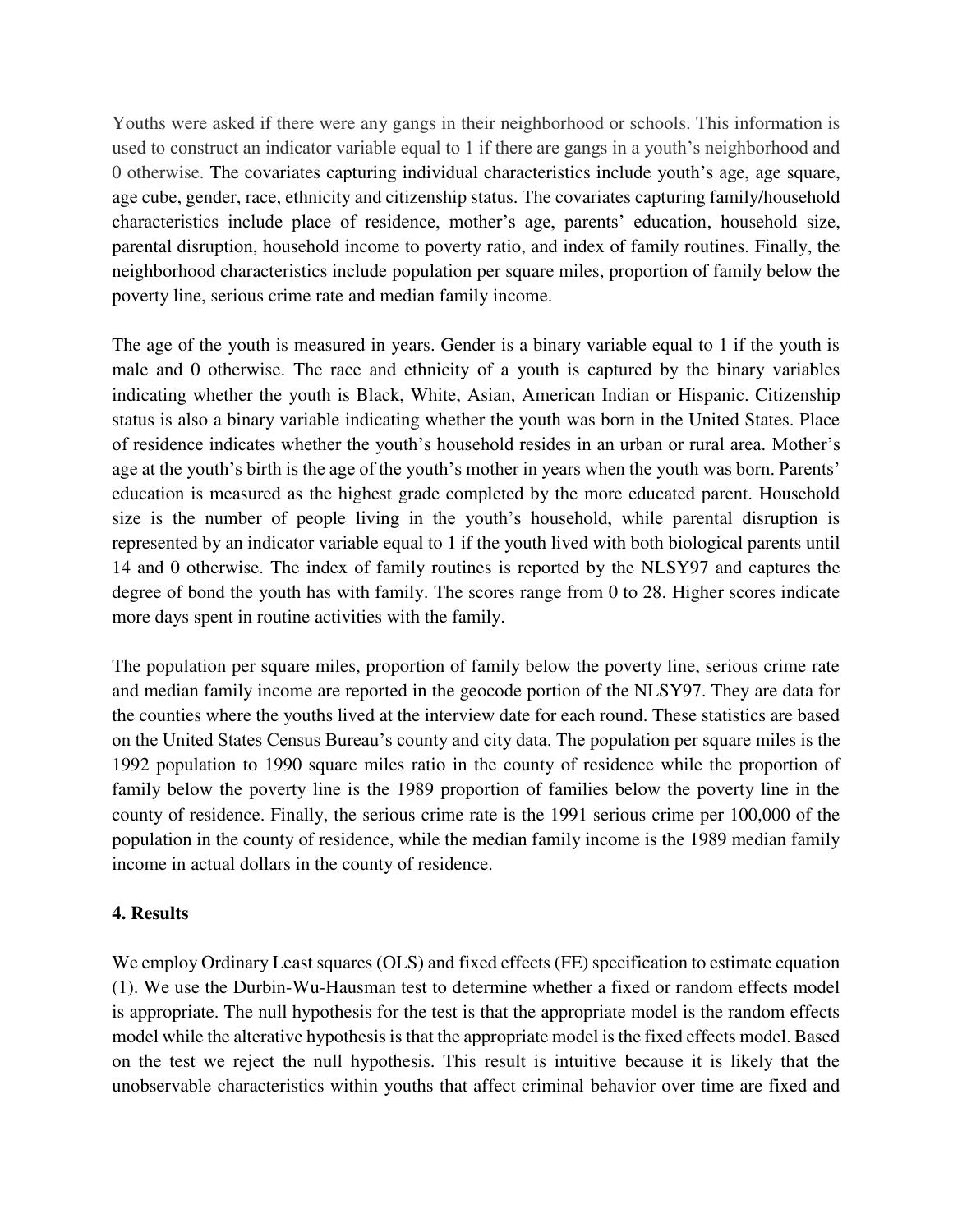not random. Using both OLS and FE models for the panel data is a standard routine (For example, see Azizi (2017); Azizi (2018); Azizi (2019a); Azizi (2019b); Chukwuma and Ekhator-Mobayode (2019); Ekhator-Mobayode and Abebe Asfaw (2019); He and Azizi (2019); Osell (2018a); Osell (2018b)) The OLS and FE results for each outcome variable are presented in Table 1.

|                                                     | (1)                   | (2)                | (3)                  | (4)                |
|-----------------------------------------------------|-----------------------|--------------------|----------------------|--------------------|
| Variables                                           | Delinquency           |                    | <b>Substance Use</b> |                    |
|                                                     | <b>OLS</b>            | FE                 | <b>OLS</b>           | FE                 |
| Gang                                                | $0.597***$            | 0.126              | $0.406***$           | $0.208**$          |
|                                                     | (0.121)               | (0.163)            | (0.080)              | (0.101)            |
| Age                                                 | 5.014                 | 2.623              | 14.619***            | 15.240***          |
|                                                     | (7.888)               | (8.362)            | (5.169)              | (5.180)            |
| $Age^2$                                             | $-0.294$              | $-0.121$           | $-0.949***$          | $-0.984***$        |
|                                                     | (0.521)               | (0.522)            | (0.341)              | (0.342)            |
| Age^3                                               | 0.005                 | 0.002              | $0.020***$           | $0.021***$         |
| Gender                                              | (0.011)<br>$0.700***$ | (0.012)            | (0.007)<br>$0.158*$  | (0.007)            |
|                                                     | (0.124)               |                    | (0.075)              |                    |
| Mothers age                                         | $-0.009$              |                    | $-0.001$             |                    |
|                                                     | (0.008)               |                    | (0.005)              |                    |
| <b>Hispanic</b>                                     | $-0.117$              |                    | $-0.253*$            |                    |
|                                                     | (0.209)               |                    | (0.137)              |                    |
| <b>Black</b>                                        | $-0.327$              |                    | $-0.565***$          |                    |
|                                                     | (0.161)               |                    | (0.105)              |                    |
| <b>American Indian</b>                              | $-0.067$              |                    | $-0.942**$           |                    |
|                                                     | (0.707)               |                    | (0.463)              |                    |
| Asian                                               | 0.323                 |                    | $-1.207**$           |                    |
|                                                     | (0.887)               |                    | (0.580)              |                    |
| Other                                               | 0.086                 |                    | 0.131                |                    |
|                                                     | (0.229)               |                    | (0.150)              |                    |
| <b>Citizenship Status</b>                           | 0.284                 |                    | $0.326**$            |                    |
|                                                     | (0.207)               |                    | (0.136)              |                    |
| <b>Parental Disruption</b>                          | 0.008                 |                    | $-0.085$             |                    |
|                                                     | (0.130)               |                    | (0.085)              |                    |
| <b>Parents Education</b>                            | $-0.038$              |                    | $-0.012$             | $\blacksquare$     |
| <b>Household Income to Poverty Ratio</b>            | (0.025)               | 0.035              | (0.016)              | $-0.022$           |
|                                                     | $-0.020$<br>(0.025)   | (0.036)            | $-0.016$<br>(0.016)  | (0.022)            |
| <b>Household Size</b>                               | 0.096                 | 0.250              | 0.070                | $-0.252$           |
|                                                     | (0.177)               | (0.401)            | (0.116)              | (0.0248)           |
| <b>Urban</b>                                        | $0.607**$             | $-0.611$           | 0.073                | $-0.199$           |
|                                                     | (0.293)               | (0.866)            | (0.192)              | (0.537)            |
| <b>Index of Family</b>                              | $-0.067***$           | $-0.039**$         | $-0.044***$          | $-0.034***$        |
|                                                     | (0.012)               | (0.016)            | (0.008)              | (0.010)            |
| <b>Population per square miles</b>                  | < 0.0001              | $-0.014$           | < 0.001              | $-0.010$           |
|                                                     | ( <b>0.001</b> )      | (0.024)            | ( <b>0.001</b> )     | (0.015)            |
| <b>Proportion of Families Below Poverty</b>         | $-0.002$              | 0.019              | $-0.001$             | $-0.080$           |
|                                                     | (0.002)               | (0.208)            | (0.001)              | (0.129)            |
| <b>Serious Crime Rate</b>                           | 0.00003               | 0.001              | 0.000001             | 0.001              |
|                                                     | (0.00004)             | (0.005)            | (0.00003)            | (0.003)            |
| <b>Median Family Income</b>                         | $-0.00001$            | 0.001              | < 0.001              | $-0.0002$          |
|                                                     | (0.00003)             | (0.001)            | ( <b>0.001</b> )     | (0.001)            |
| <b>Urban * Proportion of Families Below Poverty</b> | $-0.001$              | 0.006              | 0.001                | 0.001              |
| Population per square miles * Serious Crime         | (0.002)<br>< 0.001    | (0.006)<br>< 0.001 | (0.001)<br>< 0.001   | (0.003)<br>< 0.001 |
| Rate                                                | ( <b>0.001</b> )      | ( <b>0.001</b> )   | ( <b>0.001</b> )     | ( <b>0.001</b> )   |
| <b>Household Size * Median Family Income</b>        | < 0.001               | < 0.001            | < 0.001              | < 0.001            |
|                                                     | ( <b>0.001</b> )      | ( <b>0.001</b> )   | (<0.001)             | ( <b>0.001</b> )   |
| Constant                                            | $-24.775$             | $-56.053$          | -73.029              | -69.90             |
|                                                     | (39.32)               | (50.263)           | (25.763)             | (31.13)            |
| <b>Number of Observations</b>                       | 965                   | 965                | 965                  | 965                |
| $\mathbf{R}^2$ (within)                             | $\blacksquare$        | 0.36               | ä,                   | 0.21               |
| $\mathbb{R}^2$ (between)                            |                       | 0.0001             |                      | 0.001              |
| $\mathbf{R}^2$ (overall)                            | 0.39                  | 0.0001             | 0.31                 | 0.0001             |
| <b>County Fixed Effects</b>                         | Yes                   | Yes                | <b>Yes</b>           | Yes                |
| <b>MSA Fixed Effects</b>                            | Yes                   | Yes                | <b>Yes</b>           | Yes                |
| <b>Survey Year Fixed Effects</b>                    | Yes                   | Yes                | <b>Yes</b>           | Yes                |

**Table 1: The Effect of Neighborhood Gang on Youth Criminal Behavior**

The standard errors are reported in parentheses. \*Significant at the 10% level. \*\*Significant at the 5% level. \*\*\*Significant at the 1% level.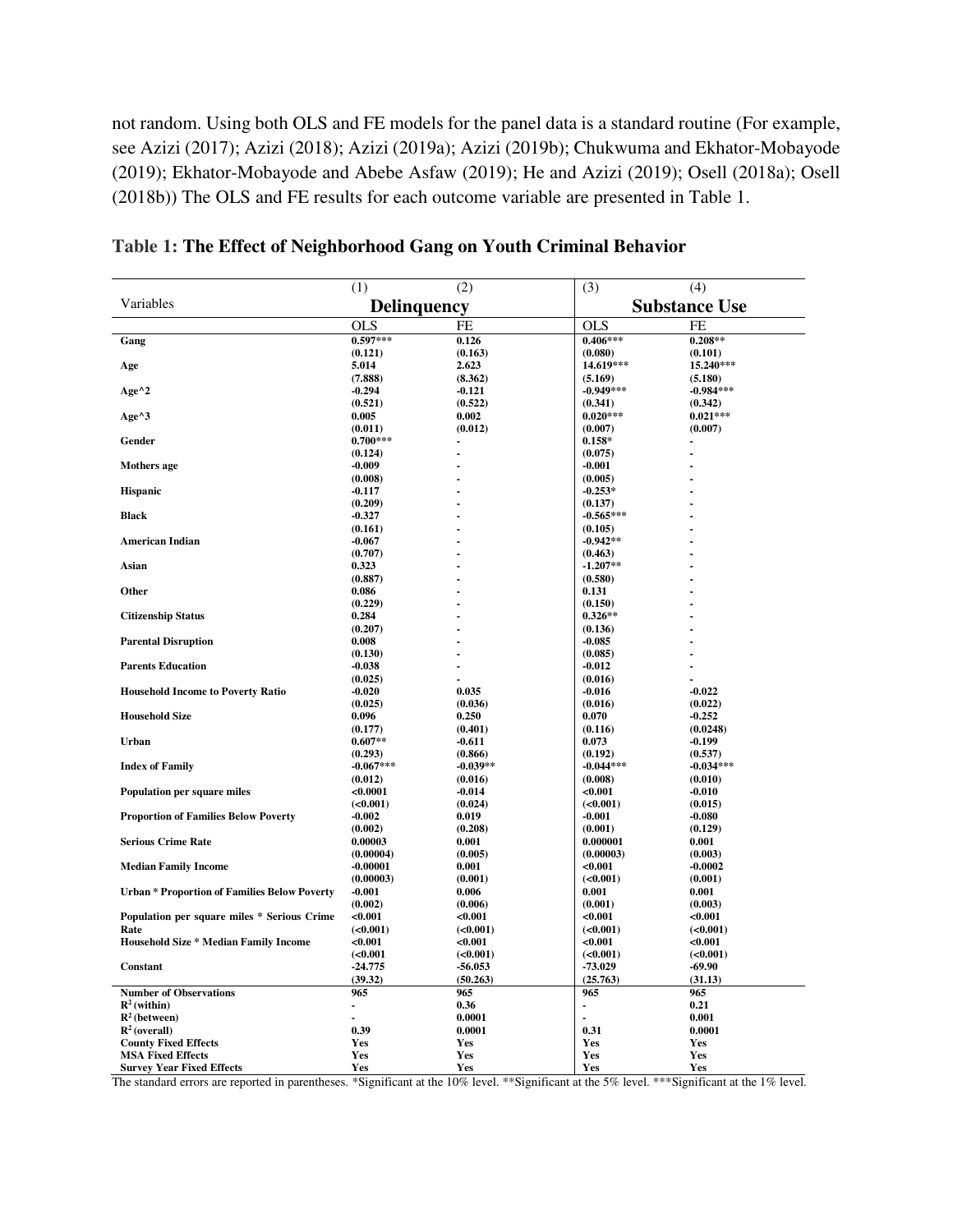## **Delinquency**

The independent variables in the OLS model account for 39 percent of the variation in youth delinquency index score. The presence of neighborhood gangs, gender, urban, and index of family are statistically significant in the model. Being male, as opposed to being female, increases a youth's delinquency index score by 0.7 units, while living in an urban area as opposed to living in a rural area increases a youth's delinquency index score by 0.607 units. Also, an increase in the index of family by one unit decreases a youth's delinquency index score by 0.067. The OLS results provide evidence that the presence of neighborhood gangs has an effect on the incidences of delinquency among youths. The results suggest that at the  $1\%$  level of statistical significance, the presence of gangs in a youth's neighborhood increases the delinquency index score by 0.597 units.

The between R-squared is "how much of the variation between individuals does our model account for" and the within R-squared is "how much of the variation within individuals does our model account for" and the overall R-squared is a weighted average of these two. In the case of our paper, the fixed effect model only explains the variation within individuals and fails to explain variation between individuals.

Overall, the independent variables in the FE model account for 1 percent of the variation in the youth delinquency index score. Because this is a FE specification, the time invariant variables gender, mother's age at youth's birth, ethnicity, race, citizenship status and parental disruptionare dropped from the analysis. Among the time-variant variables used in the analysis, only index of family is statistically significant. An increase in the index of family by one unit decreases a youth's delinquency index score by 0.067 units. The significant effect of the presence of neighborhood gangs in the OLS model is absent in the FE model. The findings suggest that after accounting for individual heterogeneity, the presence of neighborhood gangs has no statistically significant effect on youth delinquency.

#### **Substance Use**

The independent variables in the OLS model account for 31 percent of the variation in the youth substance use index score. The presence of neighborhood gangs, age, being male, Hispanic and black as well as citizenship status and the index of family are all statistically significant in the model. A one-year increase in age increases a youth's substance use index score by 14.6 units. However, this increases as a decreasing rate as a youth gets older. Being Hispanic as opposed to non-Hispanic reduces the substance use index by 0.253 units and being black as opposed to being white reduces a youth's substance use index score by 0.565 units while being born in the United States increases a youth's substance use index score by 0.326 units. Also, an increase in the index of family by one unit decreases a youth's substance use index score by 0.044. The OLS results for provide evidence that the presence of neighborhood gangs influences incidences of substance use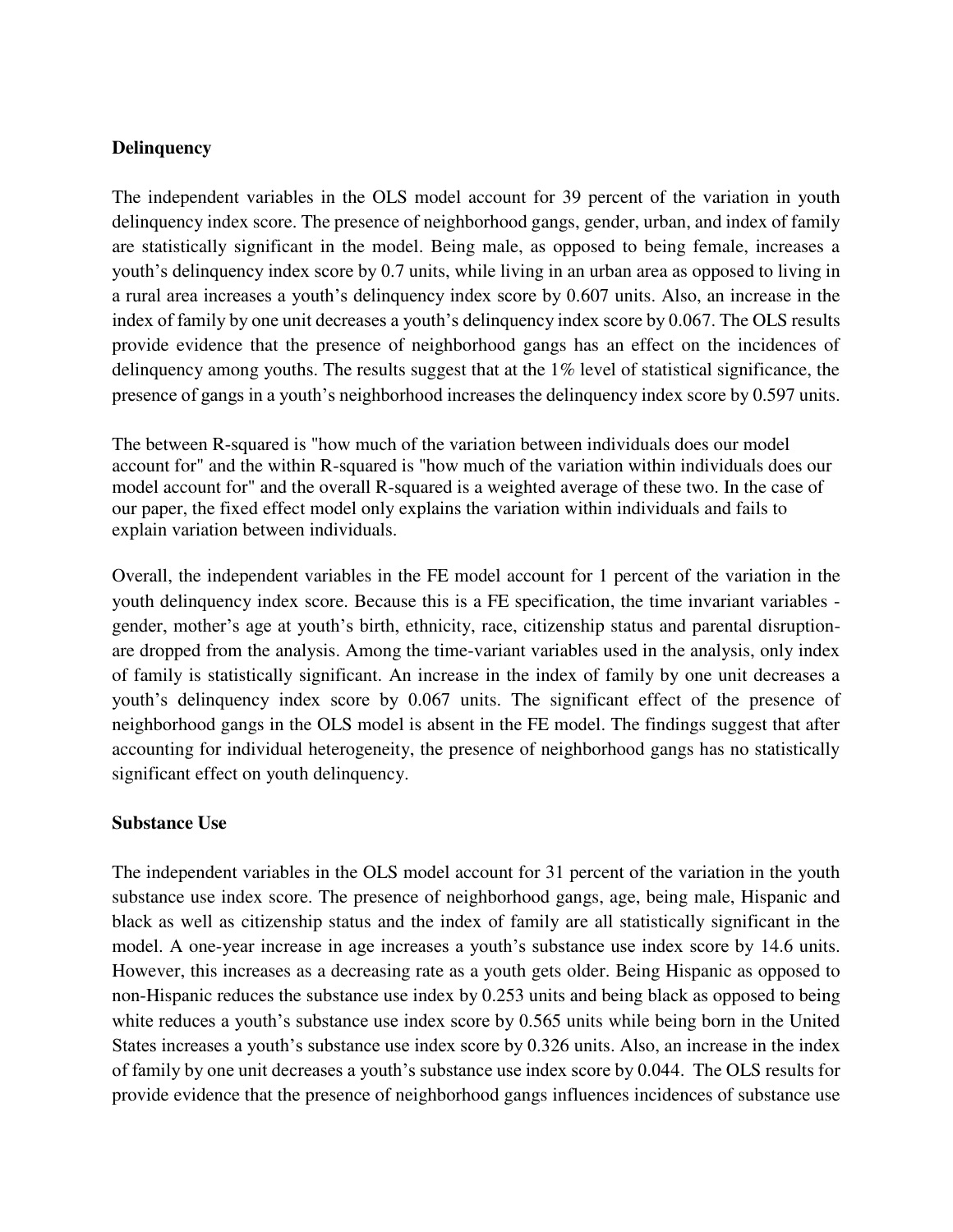by youths. The findings suggest that at the 1% level of statistical significance, the presence of gangs in a youth's neighborhood increases the substance use index score by 0.406 units.

Overall, the independent variables in the FE model account for 0.01 percent of the variation in the youth delinquency index score. Because this is a FE specification, the time invariant variables gender, mother's age at youth's birth, ethnicity, race, citizenship status and parental disruption are dropped from the analysis. Among the time-variant variables used in the analysis, only age and index of family is statistically significant. A one-year increase in age increases a youth's substance use index score by 15.24 units. However, this increases as a decreasing rate as a youth gets older. An increase in the index of family by one unit decreases a youth's delinquency index score by 0.034 units. The significant effect of neighborhood gangs in the OLS model persists in the FE model. The evidence from the FE model suggests that the presence of gangs in a youth's neighborhood increases the substance use index by 0.208 units. The findings suggest that after accounting for individual heterogeneity, the presence of neighborhood gangs has a statistically significant effect on incidences of substance use by youths.

## **5. Conclusion**

This study provides evidence that the presence of gangs in a youth's neighborhood affects incidences of substance use of youths after accounting for individual heterogeneity. The findings suggest that policies providing early guidance to youths about the effects of neighborhood gangs should be encouraged. Youths exposed to neighborhood gangs should be sensitized on the dangers of substance use. This can include educating these youths about the harmful effects of drugs and incentivizing them to pursue paths free from substance use. It is important to know the channel through which the presence of neighborhood gang impact youth criminal behavior since early years a time of great opportunity and youths are also vulnerable during this time. Abraham Maslow's hierarchy of needs can be used to explain a channel through which the presence of neighborhood gang can impact youth criminal behavior. According to this theory, in order to reach self-actualization, physiological, safety, social belonging and esteem needs must be met. For youths, the family (the smallest social institution) is often the first place to seek physiological, safety, social belonging and esteem needs. However, if this becomes lacking in the family, youths may look up to other social institutions (such as gangs) in the neighborhood (in this context, the neighborhood can be viewed as a larger family and youths do not need to explicitly be gang members). Thus, one way to explore this mechanism is to explore the perception of needy youth (youths who lack supportive families) towards neighborhood gangs and subsequently perception of gang related activities. However, our paper does not focus on exploring these mechanisms, rather our goal is to explore any associations between youth criminal behavior and neighborhood gang.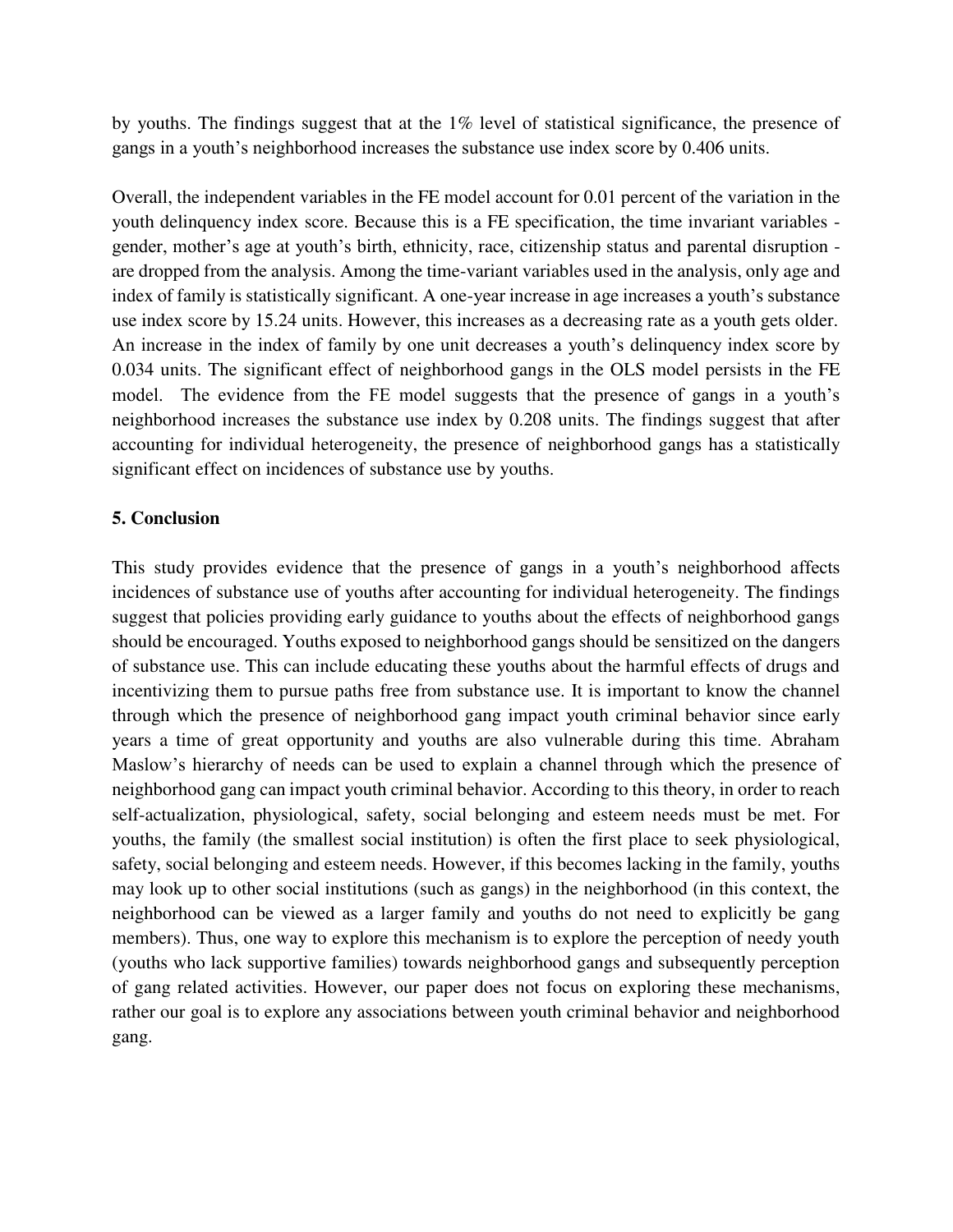#### **REFERENCES**

Antecol, H., & Bedard, K. (2007). Does Single Parenthood Increase the Probability of Teenage Promiscuity, Substance Use, and Crime? Journal of Population Economics, 20(1), 55-71.

Aliprantis, D. (2017). Human capital in the inner city. Empirical Economics, 53(3), 1125-1169.

Azizi, S. (2017). Altruism: primary motivation of remittances. Applied Economics Letters, 24(17), 1218-1221.

Azizi, S. (2018). The impacts of workers' remittances on human capital and labor supply in developing countries. Economic Modelling, 75, 377-396.

Azizi, S. (2019). Why do migrants remit? The World Economy, 42(2), 429-452.

Azizi, S. (2019). The impacts of workers' remittances on poverty and inequality in developing countries. Empirical Economics, 1-23.

Benedict, W. R., & Huff-Corzine, L. (1997). Return to the Scene of the Punishment: Recidivism Male Property Offenders on Felony Probation, 1986-1989. Journal of Research in Crime and Delinquency, 34(2), 237-252.

Bellair, P. E., & McNulty, T. L. (2009). Gang membership, drug selling, and violence in neighborhood context. Justice Quarterly, 26(4), 644-669.

Bureau of Labor Statistics, U.S. Department of Labor. National Longitudinal Survey of Youth 1997 cohort, 1997-2013 (rounds 1-16). Produced by the National Opinion Research Center, the University of Chicago and distributed by the Center for Human Resource Research, The Ohio State University. Columbus, OH: 2015.

Chukwuma, A., & Ekhator-Mobayode, U. E. (2019). Armed conflict and maternal health care utilization: Evidence from the Boko Haram Insurgency in Nigeria. Social Science & Medicine.

Clarke, S. H., Lin, Y. H. W., & Wallace, W. L. (1988). Probationer Recidivism in North Carolina: Measurement and Classification of Risk. Chapel Hill, NC: Institute of Government, University of North Carolina.

Comanor, W. S., & Phillips, L. (2002). The Impact of Income and Family Structure on Delinquency. Journal of Applied Economics, 5(2), 209-232.

Ekhator-Mobayode, U. E., & Abebe Asfaw, A. (2019). The child health effects of terrorism: evidence from the Boko Haram Insurgency in Nigeria. Applied Economics, 51(6), 624-638.